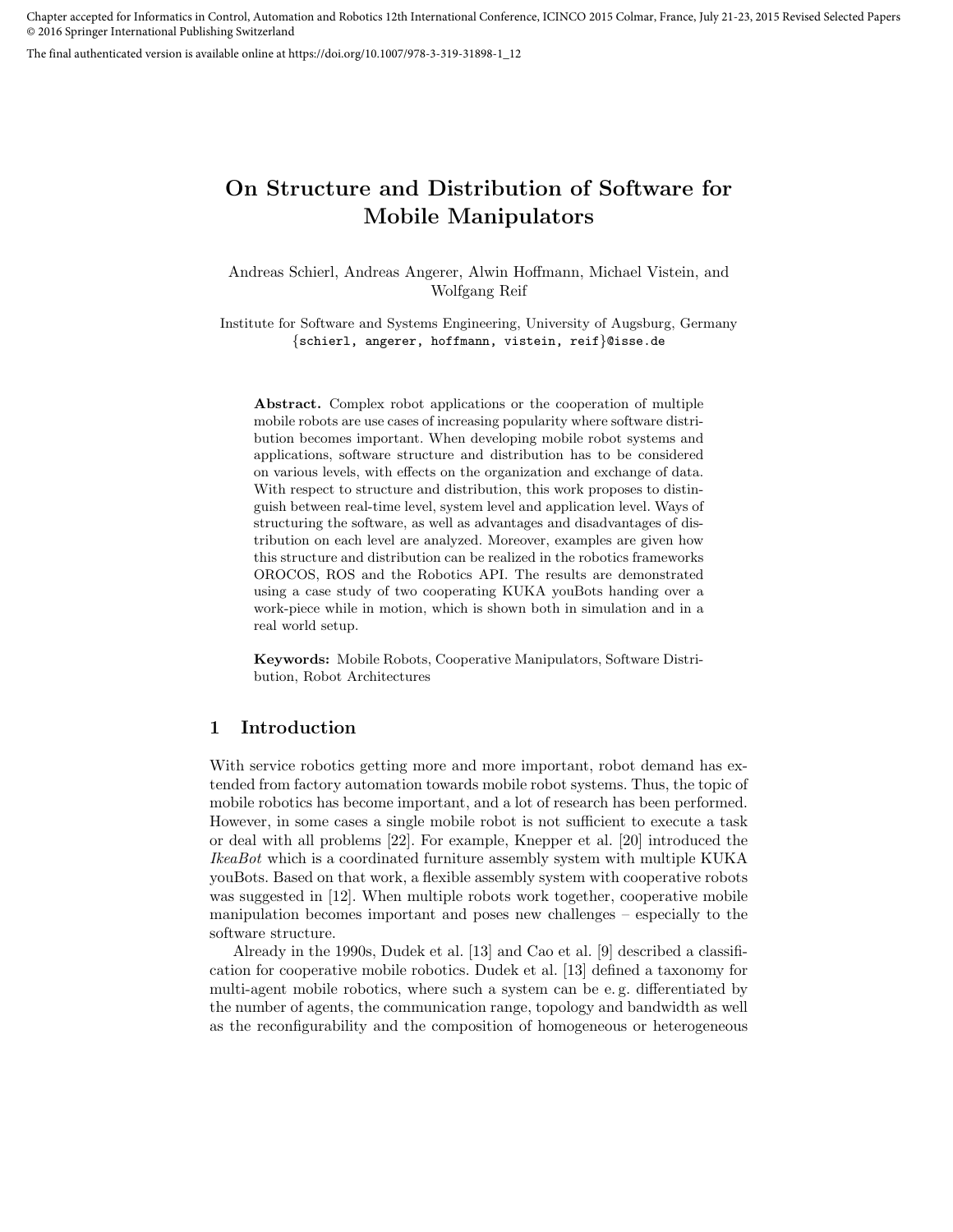

(a) Simulated scenario (b) Real world scenario

Fig. 1. Case study of two cooperating youBots

agents. Similarly, Cao et al. [9] defined research axes such as the differentiation, the communication structure or different types of modeling other agents. Moreover, they made a distinction between centralized and decentralized control in the software for mobile robots. Later, Farinelli et al. [14] added a classification based on coordination, where they compared cooperation, knowledge, coordination and organization of agents in multi-agent systems. This classification defines aware multi-robot systems where each robot knows that it is cooperating with other robots.

Concentrating on aware systems, this work analyzes which software structure and distribution can be used. However, there is not only one software structure and distribution that is possible in cooperative mobile robotics. From our point of view, there are different levels and aspects in the software architecture of a multi-robot system that can be distributed, ranging from the application level to low-level real-time device control. Typical early software architectures such as 3T [6] include reactive behavior as well as planning and execution, but are limited to single robot systems. The decision to distribute the software solution on one of the mentioned levels may affect the other levels and the complexity of the solution. Every possible solution, i. e. the chosen distributed software architecture, has its advantages but also its shortcomings that must be considered. For example, in current robotics systems component-based software frameworks which facilitate transparent distribution (e.g. ROS) are commonly used (cf. [7]). However, although communication between distributed components is easy using these frameworks, the decision about distribution as well as the assignment of responsibilities to certain components affects the overall capabilities of the solution (e. g. support for hard real-time).

In this work, we introduce a taxonomy for distributed software architectures in cooperative mobile robotics. However, the concepts are not specific to mobile robots, but also apply to other cooperating robots such as teams of industrial robots in automation systems. Hence, we are interested in finding a generalized representation and description of distributed robotics systems that can be used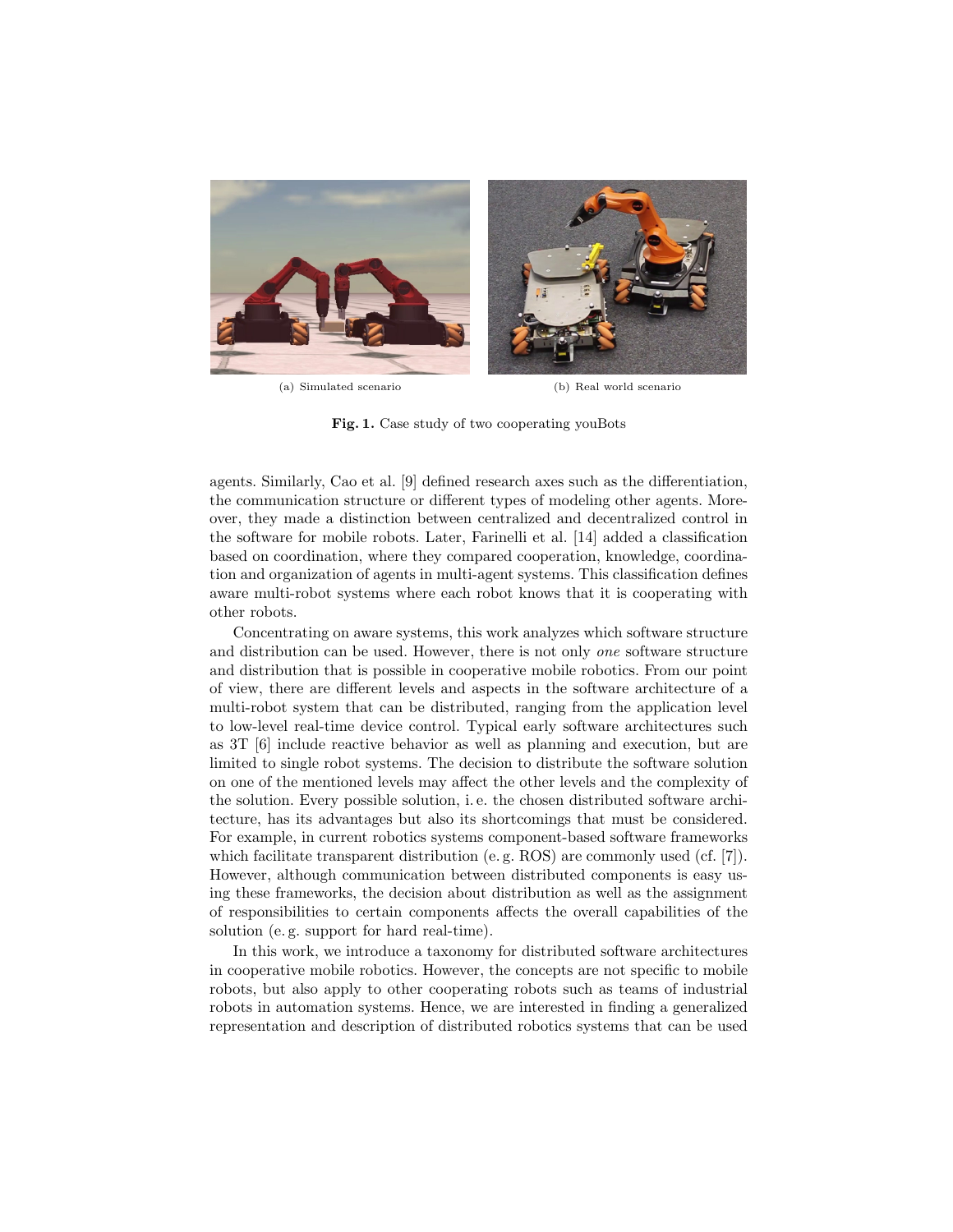to classify and compare software architectures of distributed robots. Additionally, we give advantages and disadvantages of applying distribution on different levels. It is important to be able to compare distributed robotics systems as the chosen software architecture often influences or sometimes even determines the complexity of the solution.

For experimental results, a case study is used where two KUKA youBots [3] physically interact with each other to transfer a work piece from one robot to the other. This scenario is inspected in different levels of difficulty. In simulation (cf. Figure 1a), both robots can be coordinated in real-time, exact position information is available and all control inputs and trajectories are exactly followed. Initially, workpiece transfer happens while the first robot is standing still, and then while both robots are moving. As some of the assumptions made for simulation are not valid for real robots, a second scenario with real youBots is analyzed (cf. Figure 1b). There, a youBot platform (left, without arm) is initially carrying a workpiece, which is then picked up by the second youBot (right) while both youBots are moving. The youBots and the workpiece are tracked externally using a Vicon optical tracking system, so precise position information is available.

In Section 2, the different levels for structuring and distribution of software for (mobile) robots is introduced. Subsequently, the identified levels (i. e. the realtime, system, and application level) are discussed in Sections 3 to 5. Implications on the world model of robotics software are addressed in Section 6. To show the general validity of the suggested taxonomy, the possibilities of structuring and distribution on each level are explained using three different robotic frameworks in Section 7. Experimental results with different possible solutions of the case study are presented in Section 8. Finally, Section 9 concludes this work and gives an outlook.

### 2 Different Levels of Structuring Robotics Software

When designing a software architecture for a distributed robot scenario, we propose to group the software components into different layers as illustrated in Figure 2. Each of the hardware devices present in the robot solution is represented and controlled by a device driver which is defined as the component that communicates with the hardware device through the vendor-specific interface. Additionally, the device driver is responsible for exchanging data with the surrounding software components. It has to derive control inputs and forward them to the device, as well as receive feedback from the device and make it available to other software components.

Each device driver can belong to a real-time context where data transfer and coordination between components occur with given timing guarantees. Depending on the implementation, the real-time context can contain only one device or span over multiple devices. Within a real-time context, reactions to events or the processing of sensor data can be guaranteed to happen before a given time limit. This allows to handle safety-critical situations that require timing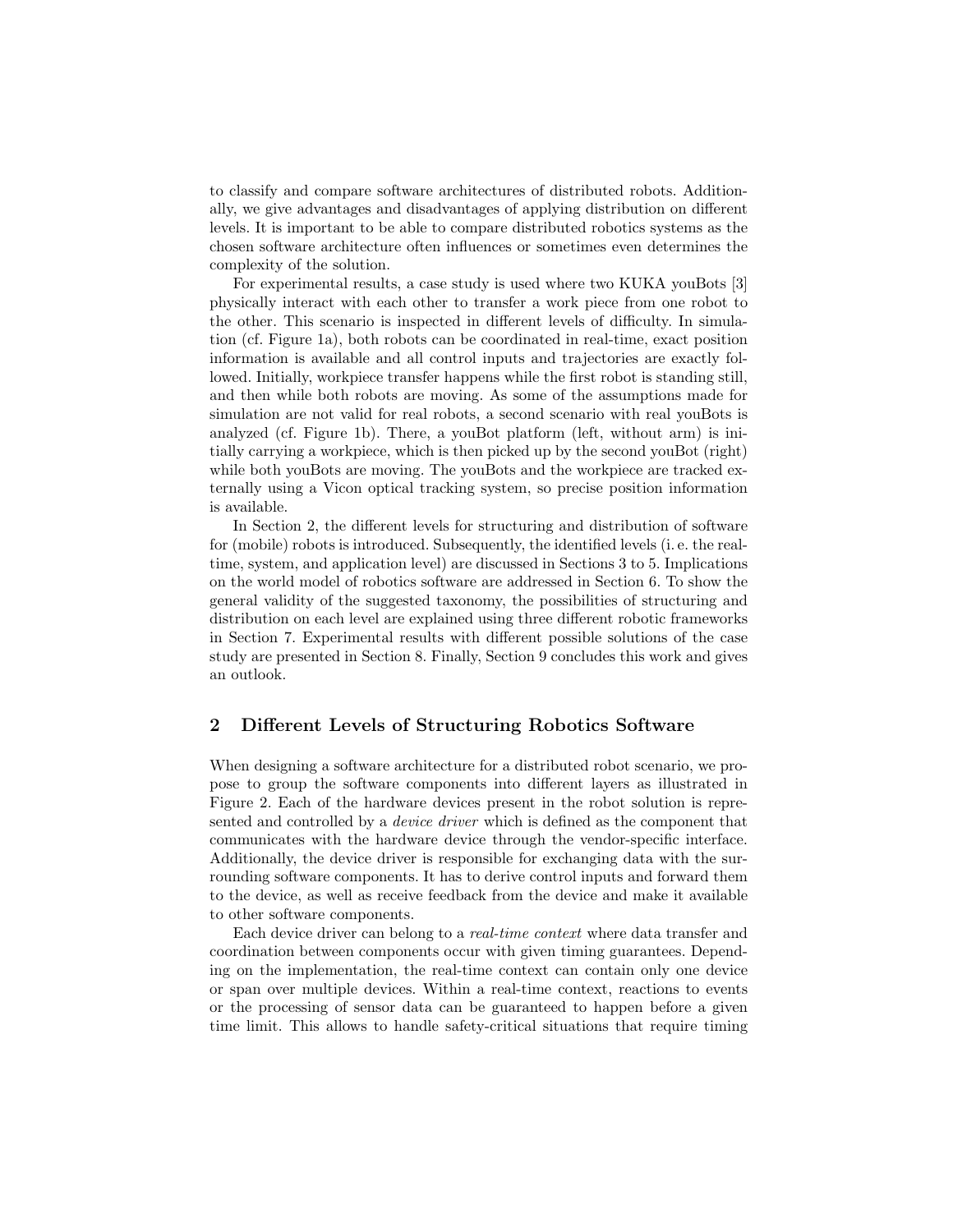

Fig. 2. Software structure for distributed robots

guarantees (e. g. to stop the robot if an obstacle occurs), or to execute precise behaviors (such as actions that happen at a given point on a trajectory).

Above the real-time level, one or multiple real-time contexts belong to a system where all knowledge is shared between the components. Hence, all components within one system are allowed to access each other's data, as well as to communicate with and send commands to each other. This allows components to directly include other components' data into planning or computation, however no real-time guarantees are given unless the communication is handled within one real-time context.

To perform a desired task, systems can be controlled from applications that coordinate the work flow. Within an application, data is read and commands are sent to the controlled systems, so that the corresponding devices execute the task. However, if data from one system is required for an action in another system, it is the responsibility of the application or the deployment to facilitate the data transfer, as there is no concept of implicit shared data between systems. The overall behavior of cooperating robots results from the interplay of all applications that coordinate the robots.

Each application performs its work based on its world model, i. e. the knowledge about the controlled devices and systems, as well as about the environment including other (cooperating) devices. This includes geometric information such as positions and orientations of the relevant objects, as well as also physical data (such as mass and friction), shape data (such as 3D models for visualization or collision checks), semantics and ontologies. Information from the world model can be stored and used in applications, systems or real-time contexts, and can also be shared between different applications and systems. Structurally, the world model data can be differentiated into dynamic and static knowledge, with static knowledge (e. g. maps, shapes and ontologies) being valid everywhere,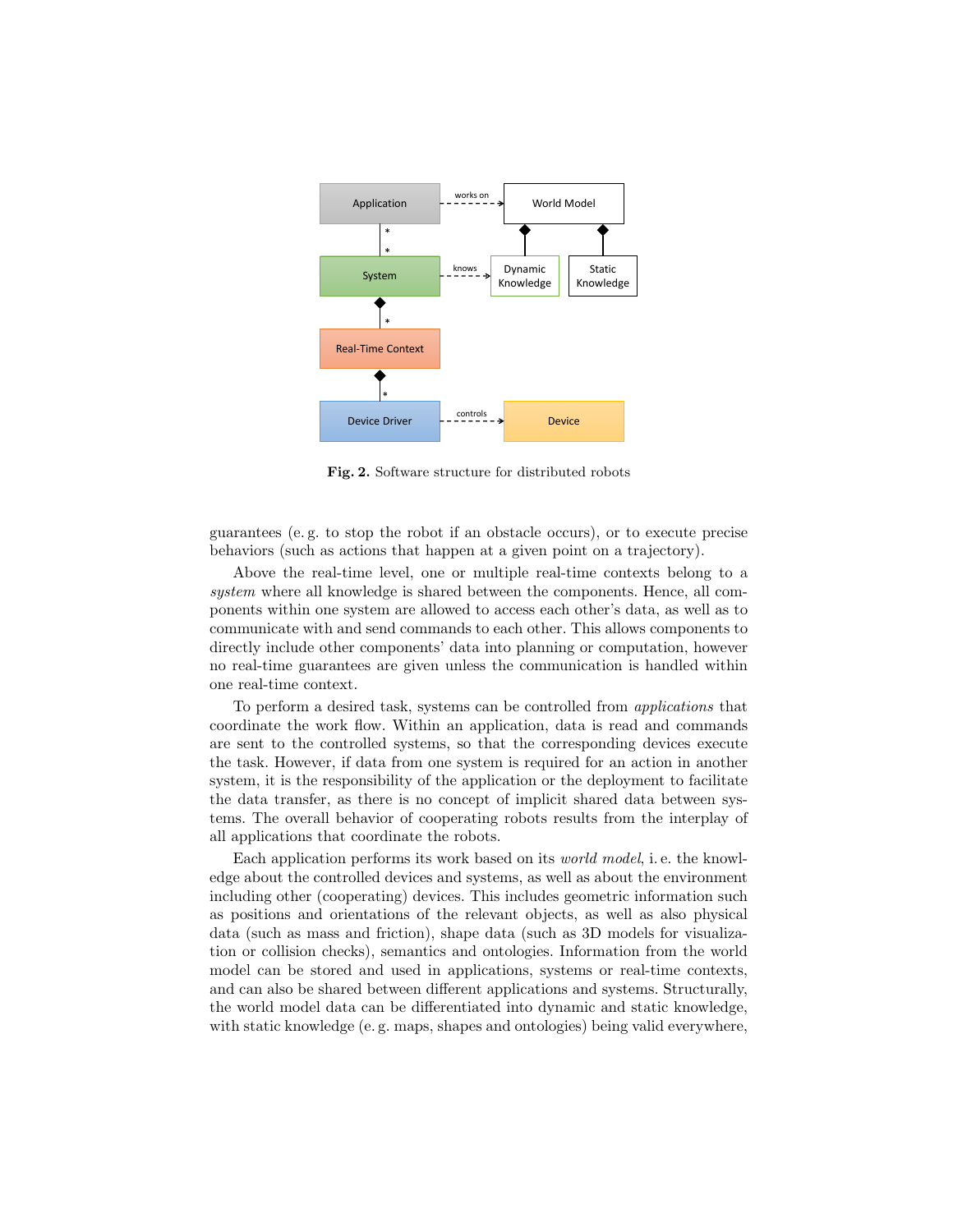while dynamic knowledge (such as positions and sensor data) may be known in only one system or be different in different systems.

Depending on the requirements and technical limitations of the robot solution, the size and distribution of real-time contexts, systems and applications and thus the structure of the software can vary. The following sections discuss different design decisions concerning this structure based on the examples of the case study and using the three popular frameworks OROCOS, ROS and the Robotics API. OROCOS as a component framework mainly targets control systems with real-time guarantees [8]. The main focus of ROS is to be a component framework with transparent distribution, which over time has collected a large amount of algorithms as reusable components [23]. The Robotics API focuses on high-level robot programming using modern programming languages (such as Java) while still providing real-time guarantees [1].

## 3 Real-time Level

First, the existing hardware devices and device drivers have to be grouped into one or more real-time contexts. Within a real-time context, reactions to events or the processing of sensor data can be guaranteed to happen before a given time limit. Having hard real-time guarantees allows to control precise behaviors or to handle safety-critical situations that need strict timing. In the mobile manipulator example of the case study, the available device drivers have to be grouped into real-time contexts, especially focusing on the two youBot platforms and one or two arms.

#### 3.1 Software Structure on the Real-time Level

Generally speaking, there are five different choices to structure these devices (and their device drivers) into real-time contexts. In the first case (i. e. the real-time context in Figure 3a), the device driver software is written without real-time in mind. Here, the real-time context only spans the (possibly real-time capable) firmware or controller present in the device itself. For the youBot arm, this could mean that only the position control mode of the arm motor controllers is used. Thus, it is sufficient to give one joint configuration that the robot is expected to move to. While easy to implement, no synchronization between the joints or support for precise Cartesian space motions is possible. Moreover, no guarantees can be given regarding the interpolation quality of user-defined trajectories or the timing of reactions to events (unless supported directly by the device).

In the next case (cf. Figure 3b), the device driver and the communication with the device is implemented in a real-time capable fashion. This requires to use a real-time operating system (RTOS) and more care when implementing the device driver, but allows to execute precise custom trajectories and handle sensor events with timing guarantees. Besides the device driver, additional real-time logic (cf. Figure 3c) can be present that implements control, trajectory tracking or coordination of the device. For example, a real-time capable driver running at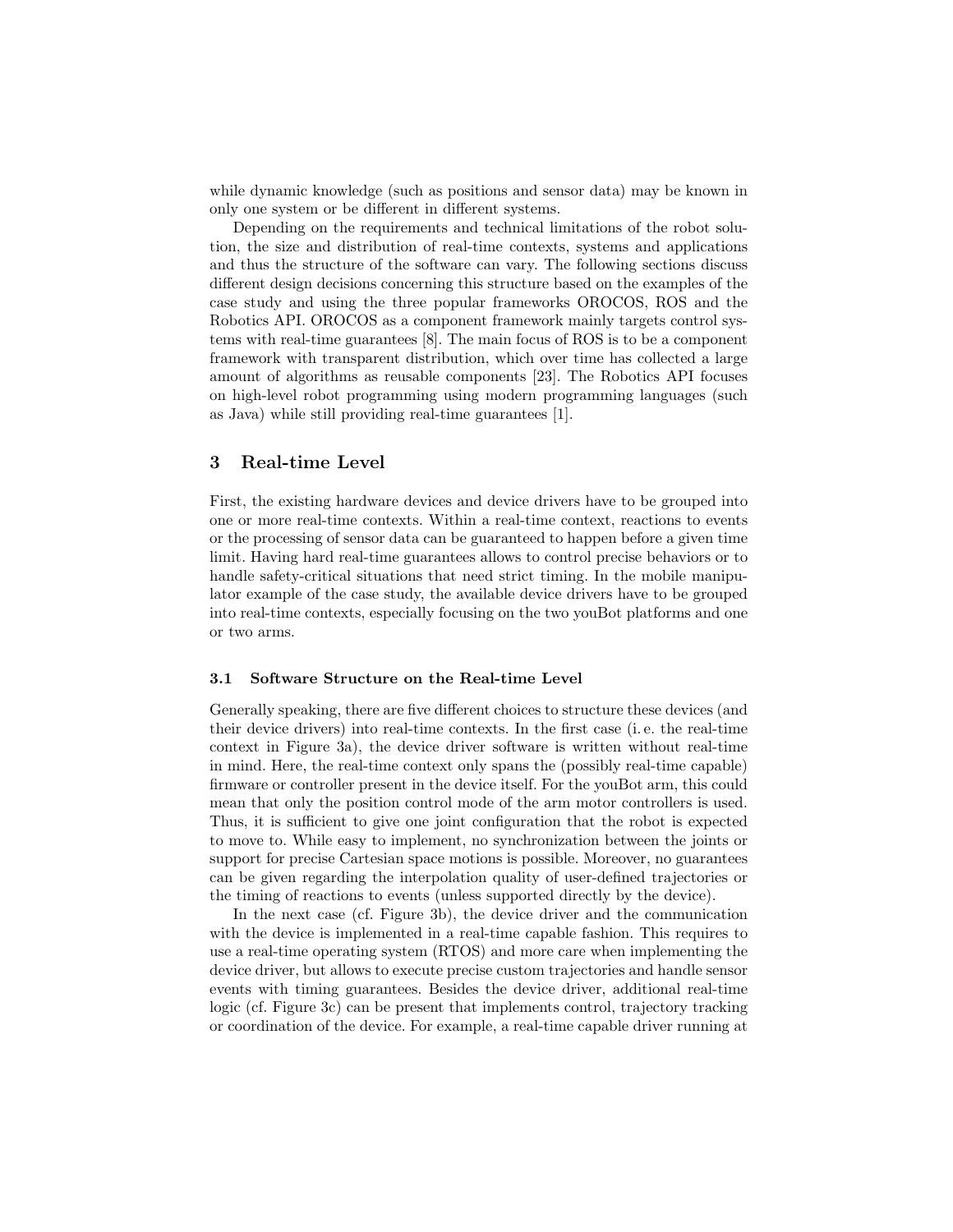

Fig. 3. Variants of real-time contexts

250 Hz can be implemented for the youBot Platform on a RTOS such as VxWorks or Xenomai. It provides the motor controllers with smooth control set points for velocity or torque control, which allows precise user-defined trajectories or custom feed-forward or feedback control laws. However, as a drawback only information that is provided by the device itself can be included in the control law. For example, only the wheel position can be controlled exactly, but the position of the entire robot in Cartesian space is inaccurate (due to wheel slip and other factors limiting odometry precision), and the platform motion cannot be synchronized with the arm motion.

Increasing the real-time context, multiple devices can be combined up to all devices that are physically connected to the controlling computer (cf. Figure 3d). Both the youBot arm and the platform – connected to the onboard computer via EtherCAT – can be controlled from a real-time capable software on a RTOS. In this way, coordinated motions between platform and arm are possible by combining the five joints of the arm and the three degrees of freedom provided by the omni-directional platform. This allows, for example, to execute Cartesian space motions of the end-effector relative to a point in Cartesian space known to the youBot (such as the position where the youBot started assuming that odometry exactly provides the current position relative to this origin based on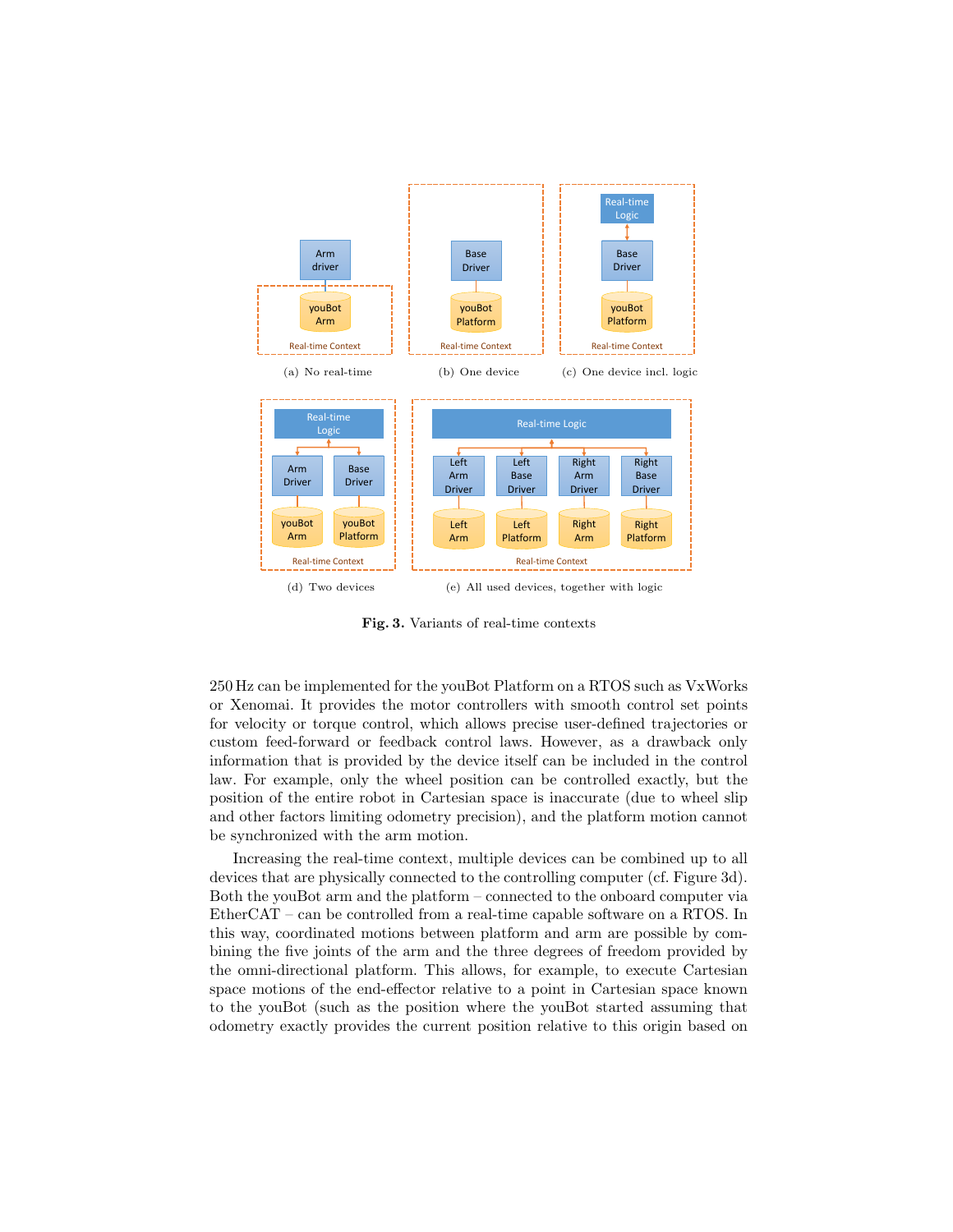

Fig. 4. Examples for distributing real-time contexts

wheel rotations). Additionally, one device can react to events that occur at other devices or are detected by other sensors. However, in order to be able to specify these reactions, either this part of the real-time logic has to be changed for a specific application, or a flexible specification language is required in the real-time logic [24]. To enable easy cooperation between multiple robots, the devices of all robots could be combined into one real-time context (cf. Figure 3e). However, if the corresponding devices are connected to different PCs, real-time distribution becomes important to establish this kind of real-time context.

### 3.2 Distribution of Real-time Contexts

In the simplest cases, all devices structured into one real-time context are connected to the same computer (cf. Figure 4a), which requires no distribution. Regarding our case study where both youBot platforms are not connected to one computer using a single (wired) EtherCAT bus, the real-time context has to be distributed in order to achieve this structure (cf. Figure 4b). However, to distribute a real-time context, special real-time capable communication is required. For stationary robots such as manipulators or automation systems, as well as for complex mobile robots where different devices are connected to the different on-board computers (such as the PR2 or DLR's Justin), this is possible through Ethernet or a field bus like EtherCAT. In the automation domain, standard equipment such as PLCs are used, while in robot research software frameworks such as aRDx [15] or OROCOS [8] are preferred. But between mobile robots, using a wired connection usually is no option, and standards for general purpose real-time capable wireless connections are not yet common, so providing a single real-time context is not yet widely usable. In summary, while distributing a real-time context over multiple computers can improve the scalability of the solution (w. r. t. processing power or device connectivity), the need for deterministic communication implies special requirements (such as field bus hardware or dedicated networks) that make the solution more complex or expensive.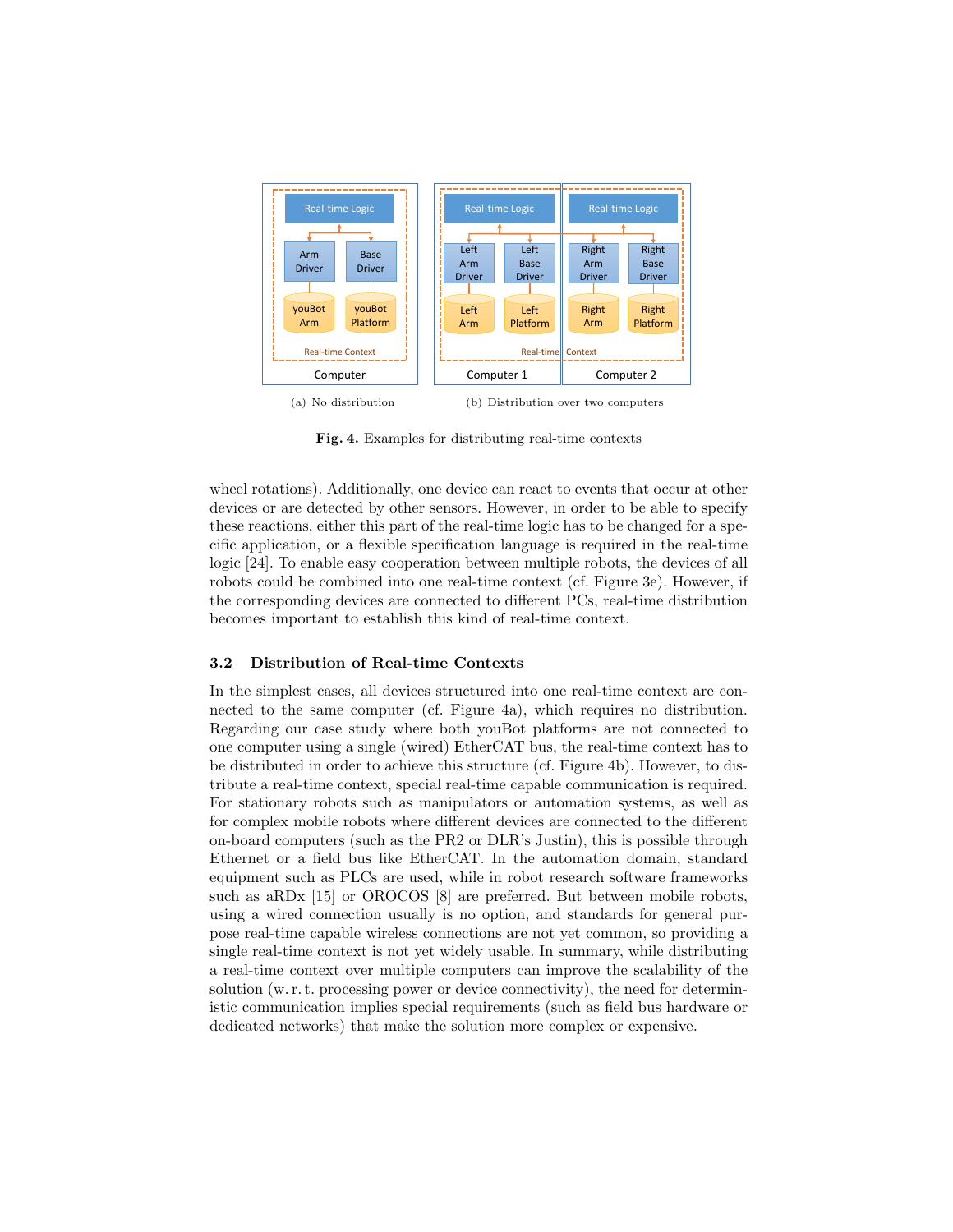

Fig. 5. Variants of system structure

## 4 System Level

Proceeding to the system level, one or more real-time contexts can be grouped into one system. Within a system, all components are allowed to access each other's data, and to communicate with and send commands to each other. This allows components to directly include other components' data into planning or computation, though no real-time guarantees are given (unless handled within one real-time context).

#### 4.1 Software Structure on the System Level

Working with the two youBots, three different structures of systems are possible: As shown in Figure 5a, each youBot can work in its own system optionally together with further logic used in the system. Then, no implicit data transfer occurs between both youBots. The second option is to group both real-time contexts for the two youBots into one system (cf. Figure 5b), in addition with further computation logic. Then, the system introduces communication between both real-time contexts that however does not provide real-time guarantees. Finally, one real-time context spanning both youBots can be used in a system (cf. Figure 5c), which allows real-time cooperation of the youBots. However, this may require a distribution of the real-time context.

Using a big system spanning all robots (cf. Figures 5b and 5c) has the advantage of simplifying application programming or deployment: All the data that any component might need is made available everywhere in the system. Hence, no manual data transfer is required. This especially covers the world model. Within one system, a consistent world model is possible, because the best knowledge about the world is available to every component. Moreover, every change to the common world model is available to every component immediately.

However, there can be various reasons to use multiple systems: The sheer amount of data present in a big (multi) robot system can be a technical reason. Scalability can be limited by the management overhead induced by the data transfer between a great amount of components, and the addressing or mapping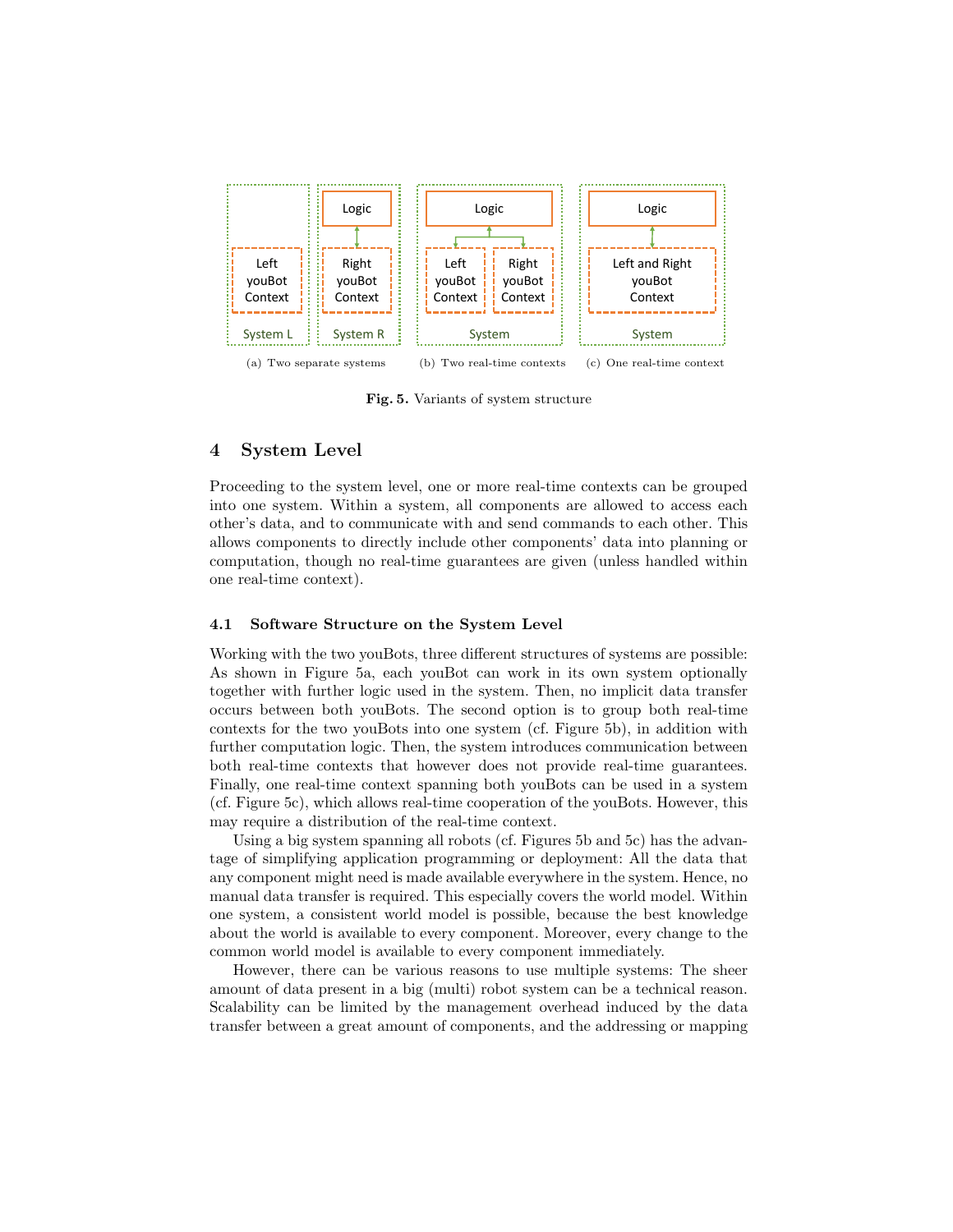

Fig. 6. Examples for distributing systems

of data to components can become problematic. Furthermore, network bandwidth or reliability can be a limiting factor. In particular, this can be a problem when multiple robots are used that cooperate in varying teams. While for constant teams the corresponding robots could be joined into one system, varying teams quickly increase the required system size as all robots that might work together in a team at any time have to be within the same system.

But also more political reasons can opt for the separation into multiple systems, if cooperating robots belong to different people or parties. In this situation, not everyone might want to provide access to all of the robot's data, or allow everyone else to control the robot. Then, matters of trust or access control become important that do not fit into the share-everything theme of a system. However, these reasons do not occur between the different devices within one robot (such as the arm and the platform of one youBot), so grouping them into two different systems does not really make sense and has been omitted in the figure.

#### 4.2 Distribution of Systems

Looking at the distribution aspect of a system, some constraints are given by the real-time contexts: As the real-time contexts have to communicate with the corresponding hardware devices, the assignment to a certain computer is usually given. Depending on the devices and their connectivity, this can lead to a solution without distribution (cf. Figure 6a), if all devices are connected to the same computer. In this case however, further logic components can be moved to a different computer as shown in Figure 6b, based on performance deliberations. When the devices are connected to different computers and are not handled within a distributed real-time context, distribution of the system is required. Here, each real-time context's assignment is given, while the further logic components can be assigned to the different computers based on further requirements (cf. Figure 6c). For communication between the different components and realtime contexts, no timing guarantees are required. When data is to be exchanged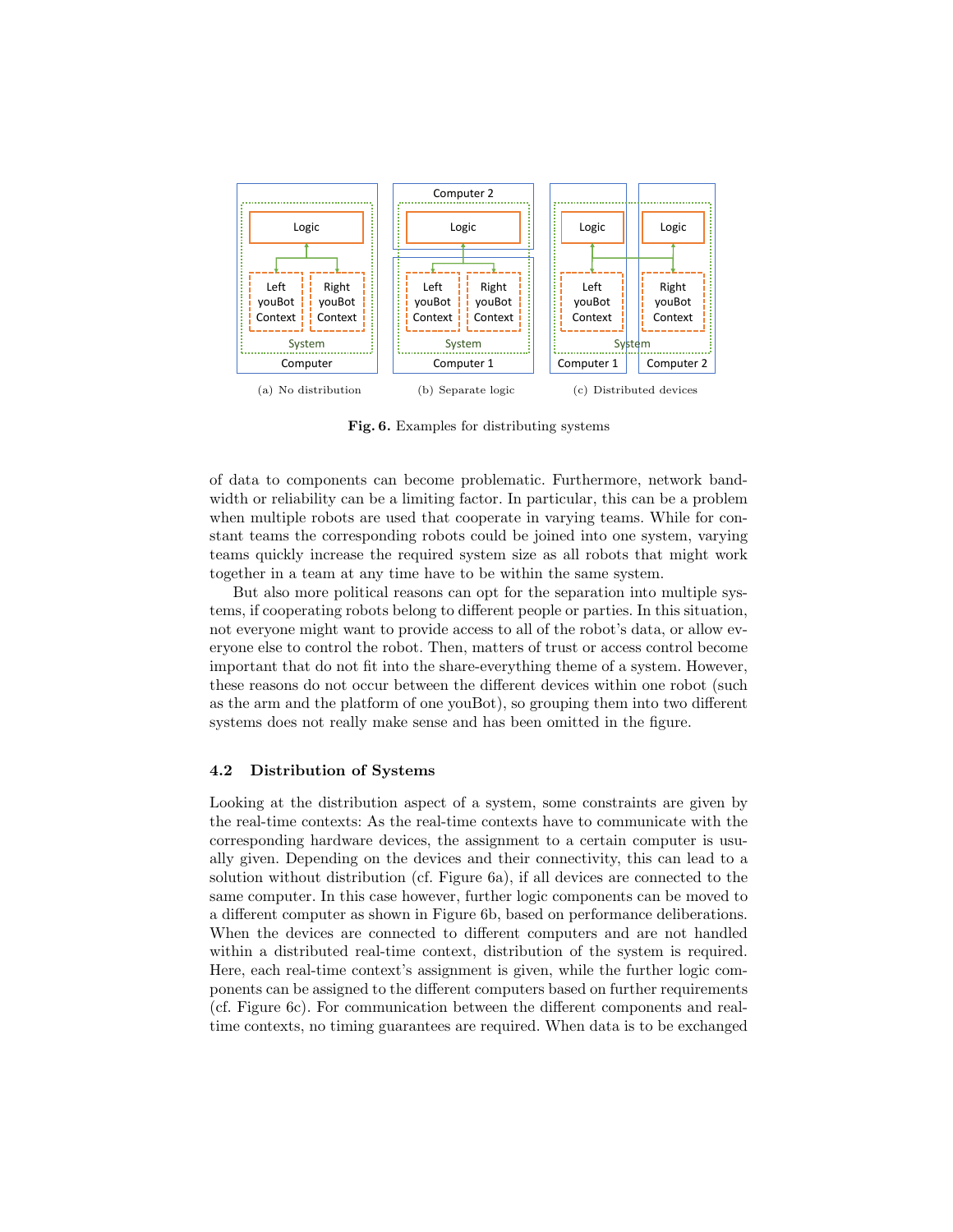

Fig. 7. Variants of application structure

between components on the same computer, communication can be performed locally, while otherwise network connections can be used to transfer the corresponding data and make necessary information available. Therefore, standard communication methods including wireless ones such as WiFi are applicable, however reliability or bandwidth can be limiting factors.

## 5 Application Level

To perform a requested task, one or multiple systems have to execute actions that are controlled and coordinated by one or multiple applications. There are various ways to specify applications: Mainly sequential workflows can well be expressed as a programming language control flow. For reactive behavior, model-based approaches such as statecharts (e. g. [1], [19] and [27]) or Petri nets (e. g. [11]) can be more appropriate. Solutions offered by different robotics frameworks are discussed in Section 7.

#### 5.1 Software Structure on the Application Level

Figure 7 gives the different possibilities to structure the application(s) for controlling two youBots. One way is to control all robots from one application as shown in Figure 7a. This defines all the interaction present in the solution in one place and thus makes it easier to understand. However, if varying teams are needed in a certain scenario, the corresponding application has to coordinate all robots at the same time. This can become confusing if the concurrent execution of multiple subtasks is encoded in one control flow or sequential state machine.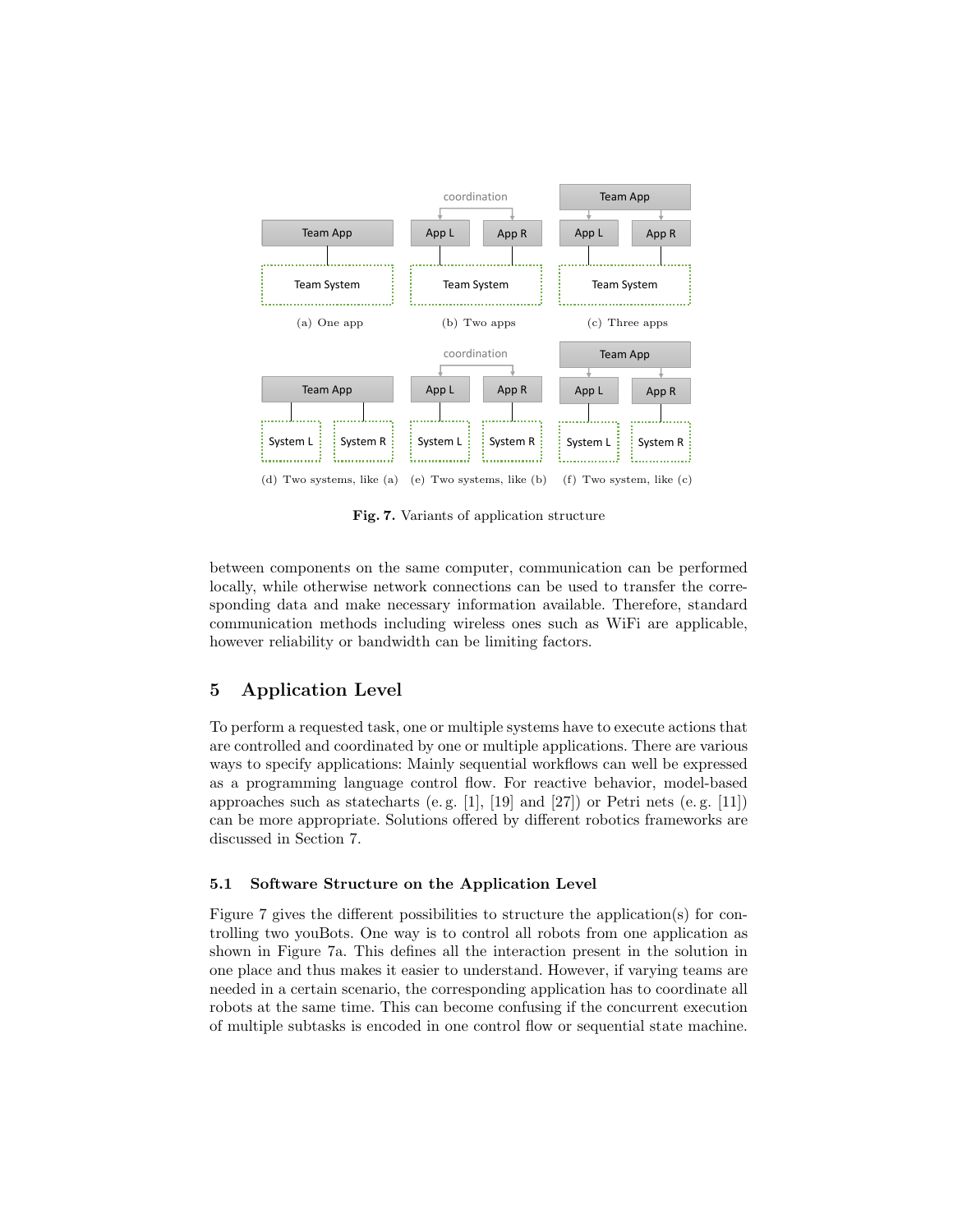Thus, separating concerns into subtasks, one for each team, should be considered within the application.

Another way is to use multiple applications, e. g. one for each controlled robot (cf. Figure 7b). In this way, team behavior can be implemented by only locally and independently describing the behavior of each robot. However, the applications have to coordinate, either through explicit communication or through observation of the environment or other robots. As a third way, a further application coordinating both applications is a possible solution (cf. Figure 7c), which however leads to a coordination application similar to the one in Figure 7a. Using separate applications can also be required for political reasons, as described in Section 4.

In a multi-application cooperation scheme, however, the resulting behavior is not easily understandable by looking at one place, but only by examining the interaction of all different applications involved. In multi-agent robot systems (e. g. [2] and [10]) every agent is controlled by one application. The overall behavior is given by the agents' interaction. As shown by Hoffmann et al. [17], this can lead to self-organizing properties making the overall solution more robust. It is even possible that the application for each robot only implements low-level behaviors, and the resulting behavior completely emerges from the interaction [21].

Another structuring approach looks at the relation between applications and systems. It is possible to control (different devices of) one system from multiple applications (cf. Figures 7b and 7c), one system from one application (cf. Figures 7a and 7e) or multiple systems from one application (cf. Figure 7d). The software framework should allow an application that was intended for use with multiple systems (e. g. Figure 7d) to also work when all corresponding devices exist in one system, while the distribution aspect on the system and real-time level is handled by deployment (e. g. through configuration). This may however not be possible the other way round, if the application relies on having one system (or even real-time context).

### 5.2 Distribution of Applications

When looking at the application level, different possible variants of distribution can occur. An application can run on another computer than the controlled system(s). In this case, network communication is required to transfer data between the system(s) and the application. However, this kind of distribution is equivalent to distribution on the system level, when seeing the application as a component in the system. When multiple applications are used, they can be executed on different computers. Then, coordination between the applications has to be implemented in a way supporting remote communication. Finally, a single application can be distributed onto multiple computers. Therefore, programming language concepts such as remote procedure calls or service-oriented architectures can be used, which can however be used in a standard fashion and do not require any special, robotics-related treatment.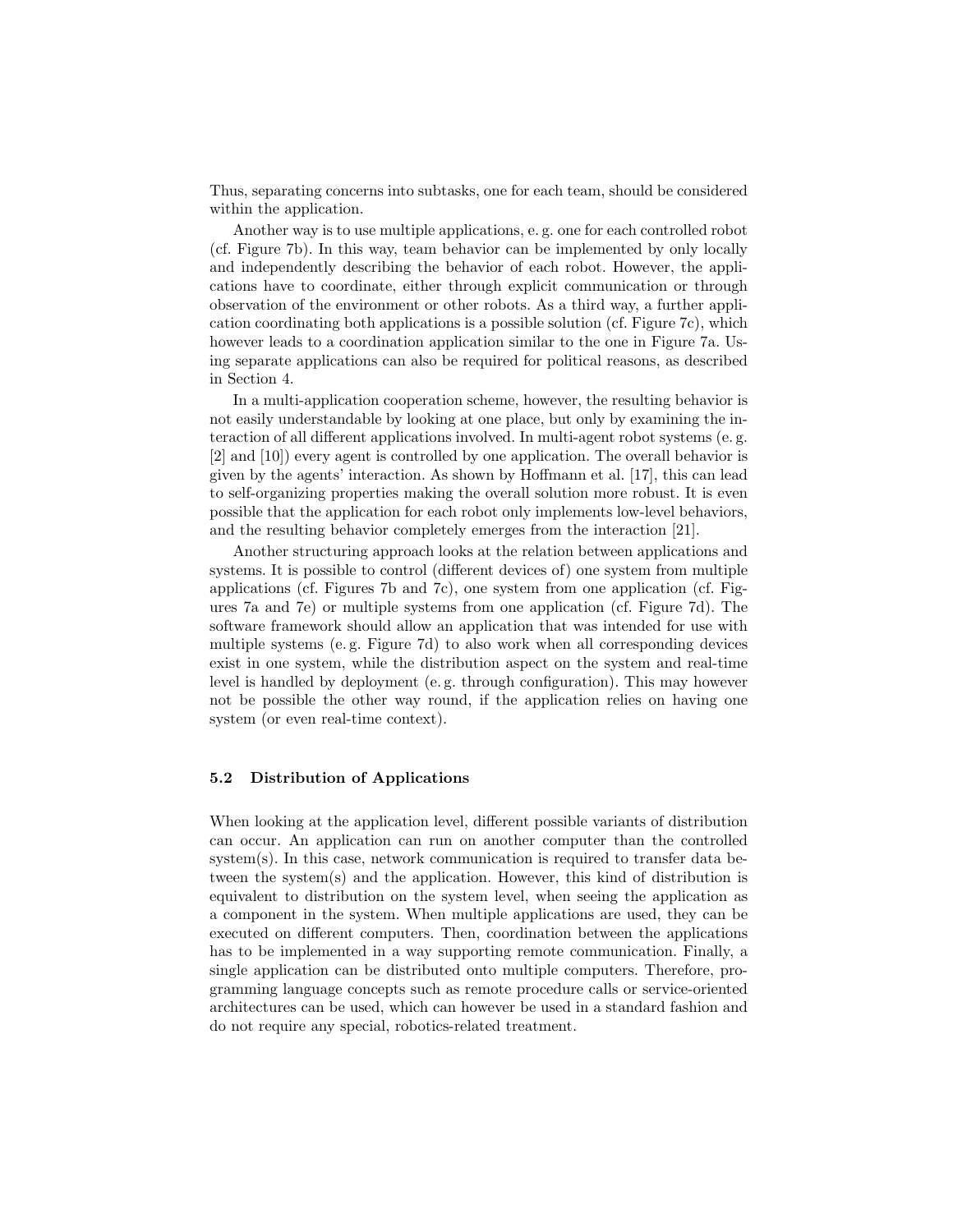

(a) Separate world models



Fig. 8. Different options to represent the world model of multiple systems.

# 6 World Model

If a robot is expected to cooperate with another robot, it needs the relevant data about that other robot. In the easiest case, both robots belong to the same system, thus the required information is already accessible. Then we refer to both robots as controlled robots within this system. Once robots from multiple systems are to be coordinated from one application, the world model becomes more complex. The information about robots in other systems can originate either from communication or observation. If the other system provides (maybe read-only) access to the information, then we term the other robot a *remote robot*. However, if the information is only available through observation, we define the other robot as an observed robot. Thus, the world model has to keep (a descending amount of) information about controlled, remote and observed robots.

When working with two youBots, each of which belongs to its own system, some information (e. g. the robot positions) is available in different systems with varying precision, and has to be organized. One way is to keep one world model per system. Figure 8a shows an example of two resulting world models. The figure concentrates on geometric information, with coordinate systems (frames) indicating positions of objects in Cartesian space, while arrows represent positions or transformations between these frames. Solid arrows indicate controllable positions, while dashed arrows indicate positions retrieved through measurement or communication. Orange arrows (i. e. L1 to L3) belong to the system of the left youBot, while blue arrows (i. e. R1 to R3) belong to the right youBot system. The frames could be augmented by additional information such as shape data, which is omitted here for clarity. In this case, the system of the left youBot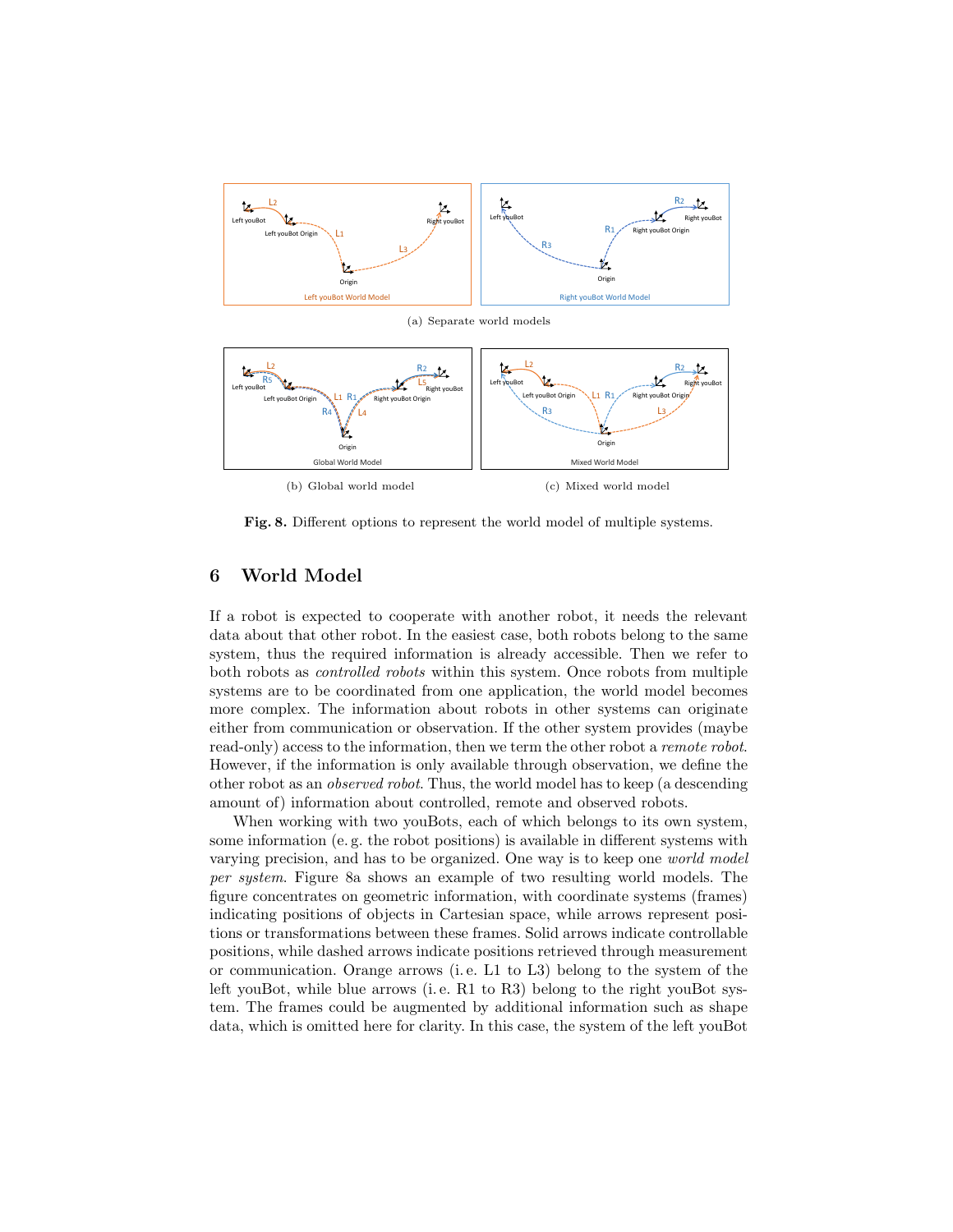knows information about the left youBot's start position together with the distance traveled, as well as current position information about the right youBot. On the right youBot system, the opposite situation occurs.

Using separate models has the advantage that multiple systems can just use different instances of the same world model, which allows to re-use models designed for single systems to a large extent. However, for cooperation a lot of information has to be duplicated, such as robot models of robots that occur as controlled robot in one and as a remote robot in another system. Additionally, the different world models have to be kept consistent. For example, a workpiece that is grasped and moved in one system also has to appear as grasped and moved in the other system.

The second way is to keep one *global world model* with all the objects and relations, and to provide access to the different transformations or sensor values for each system (cf. Figure 8b). This has the advantage that the world model is always consistent (as far as topology and static information is concerned, however different systems can still disagree about object transformations), and structural changes performed in one system are automatically present in other systems. However, this scheme lacks flexibility when dealing with observed robots: While a mobile robot can keep track of its movement since the start through odometry measurements, an observer has no way to achieve this information from outside. Thus, the frame graph contains two transformations for controlled and remote robots (cf. R1 and R2 in Figure 8a), while for observed robots only one transformation is available (cf. R3 in Figure 8a).

To solve this problem, we propose a mixed world model scheme (cf. Figure 8c). In a mixed world model, the static data is shared between all systems, while dynamic data can be different for each system. For example, information about physical objects (such as youBot geometry) as well as static connections (such as the position of the youBot arm relative to the youBot platform) are shared. Dynamic connections (such as the position of the youBot relative to the origin, or the fact that the youBot is positioned relative to the world origin or youBot origin) can be different for each system. Still, in both systems it should be possible to compute the transformation of the left youBot to the right youBot, using the data and topology present in each system (and to use it for planning and execution). This combines the advantages of a shared world model with the flexibility to include limited observations, while still allowing the application to address one youBot in a uniform way.

# 7 Support in Software Frameworks

When looking at the different software frameworks, a different focus becomes obvious. ROS itself puts no emphasis on real-time guarantees, so typically a real-time context only spans one device (cf. Figures 3a to 3c), where a single device is encapsulated into a ROS node, providing an interface to execute the required local commands. Sometimes multiple devices (such as a youBot arm and platform) are combined into one node, however this leads to higher coupling. On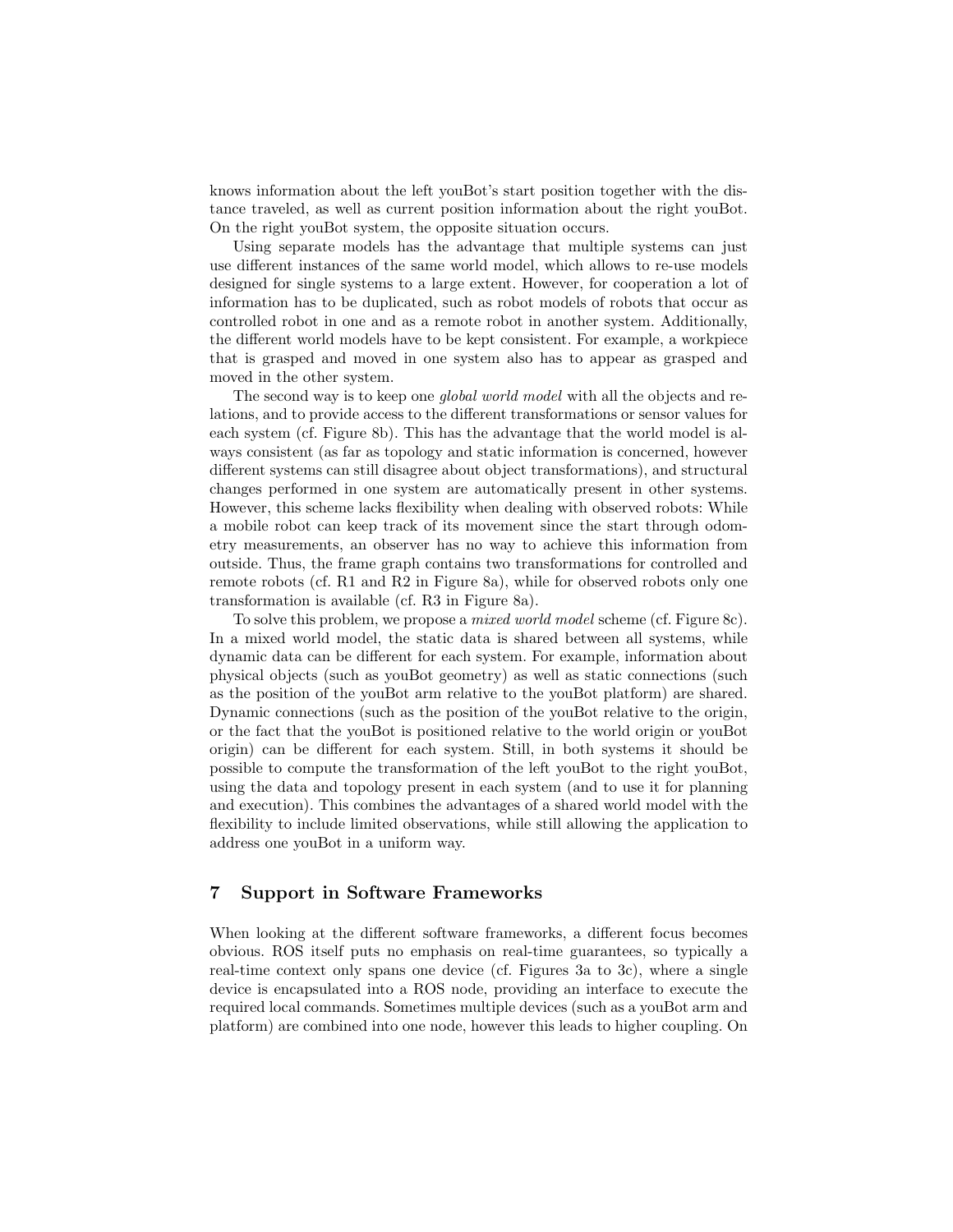the system level, all nodes that run using the same ROS master are seen as a system. In this situation, all these nodes can subscribe to any data published by other nodes, and post messages or actions, thus providing the transparent data exchange required for a system.

To implement applications in ROS, Python scripts can be used for sequential workflows, while SMACH state machines introduced by Bohren and Cousins [5] allow reactive behavior. However, communication with multiple ROS masters from one application is not natively supported. To share data between different systems (i.e. ROS masters), concepts like multimaster or foreign-relay [25] can be used to forward topics between multiple masters. The forwarded topics have to be configured during deployment. Additionally, working with multiple masters is one of the new use cases motivating ROS  $2<sup>1</sup>$ . Within one ROS system, the world model is managed through data periodically published by different nodes. It includes transformation data as provided by the tf service, as well as robot models and data (e. g. sensor values) from other nodes.

In OROCOS usually most devices are combined into one real-time context (cf. Figures 3b to 3e), because the framework targets real-time capable component systems with device drivers implemented in  $C++$  on a RTOS. When using multiple robots, wired connections are used to ensure one real-time context, sometimes even for mobile systems [18]. Looking at the system level, OROCOS as a framework does not contain features for non-real-time communication, however often ROS is used to combine multiple real-time contexts into one common system [26] that allows for non-real-time communication and data sharing. Consequently, OROCOS does not provide direct support for access to multiple systems. Control flow can be expressed in LUA scripts, while complex coordination is possible using  $rFSM$  statecharts as suggested by Klotzbücher and Bruyninckx [19]. World models are usually implemented as components in an application dependent manner within the real-time context, which can include geometry, semantics and history [4].

Using the Robotics API, the underlying Robot Control Core [28] is implemented in C++ for Xenomai and includes real-time capable drivers for devices connected to the corresponding computer. Additionally, the Realtime Primitives Interface [28] allows for the flexible definition of real-time logic to execute userdefined tasks. In this way, all devices physically connected to the computer can form a real-time context (cf. Figures 3c to 3e). The system term here refers to the concept of a RoboticsRuntime, which represents one real-time context and makes the data available to applications in a non-real-time way as well as to other devices in the same context for real-time reactions. Control flow can be expressed directly in Java applications, as well as through statecharts, e. g. by using Java libraries for SCXML. It is easily possible to use multiple systems in one application (as in the Factory 2020 case study [1]) and to share limited amount of data between different systems or applications – either through common data sources (such as a Vicon system connected to both youBots through WiFi) or through explicit direct transfer. The frame graph [16] contains semantic

<sup>&</sup>lt;sup>1</sup> http://design.ros2.org/articles/why\_ros2.html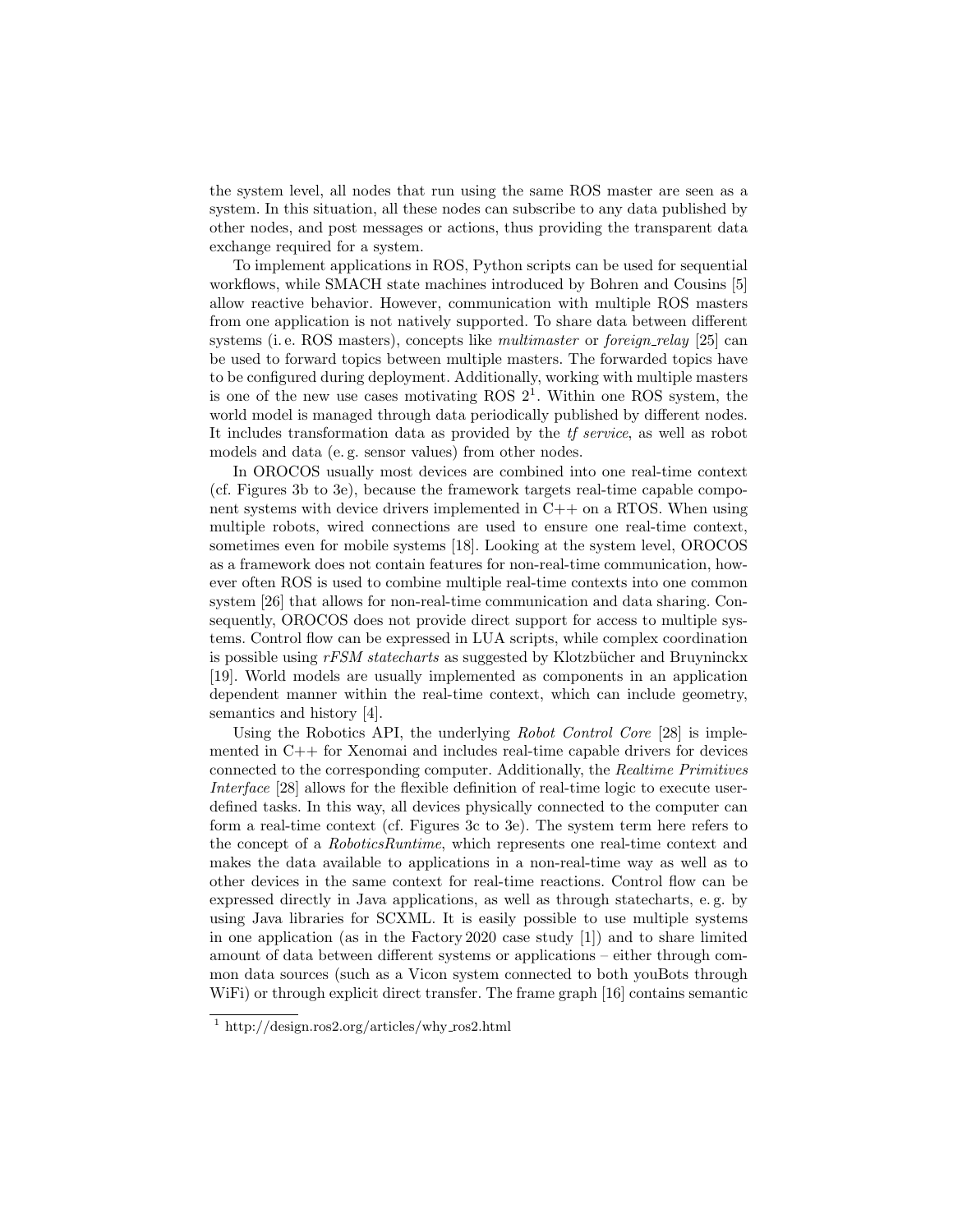

Fig. 9. Software structure for the example application

information such as the relation between frames (e. g. if they are static, temporary or have a transformation that can change during execution). With further information about physical objects (e. g. their physical properties or shape), it serves as a world model in an application and can be used for planning as well as task execution.

## 8 Experimental Results

The simulation experiments described in the case study have been performed using the Robotics API as a framework and its corresponding simulation and visualization engine. A single application as shown in Figure 9a was used to control one system (cf. Figure 5c) containing a single real-time context (cf. Figure 3e). In this real-time context, both youBot arms and platforms were simulated, as well as the youBot grippers. The application was programmed in an object-oriented fashion, referring to the robots and work pieces as software objects. Moreover, the application used a single world model and expressed all interaction in the control flow of a Java method. Its initial version, where the first robot was not moving during transfer, was easily extended into the second version where both platforms were moving. This extension mainly consisted of adding commands to move the first platform, and to make the second platform synchronize its motion to the position and movement of the first platform. This showed the simplicity of programming and synchronizing robots in the idealized simulation case where every device belongs to the same real-time context and can be synchronized, and where exact positioning is available.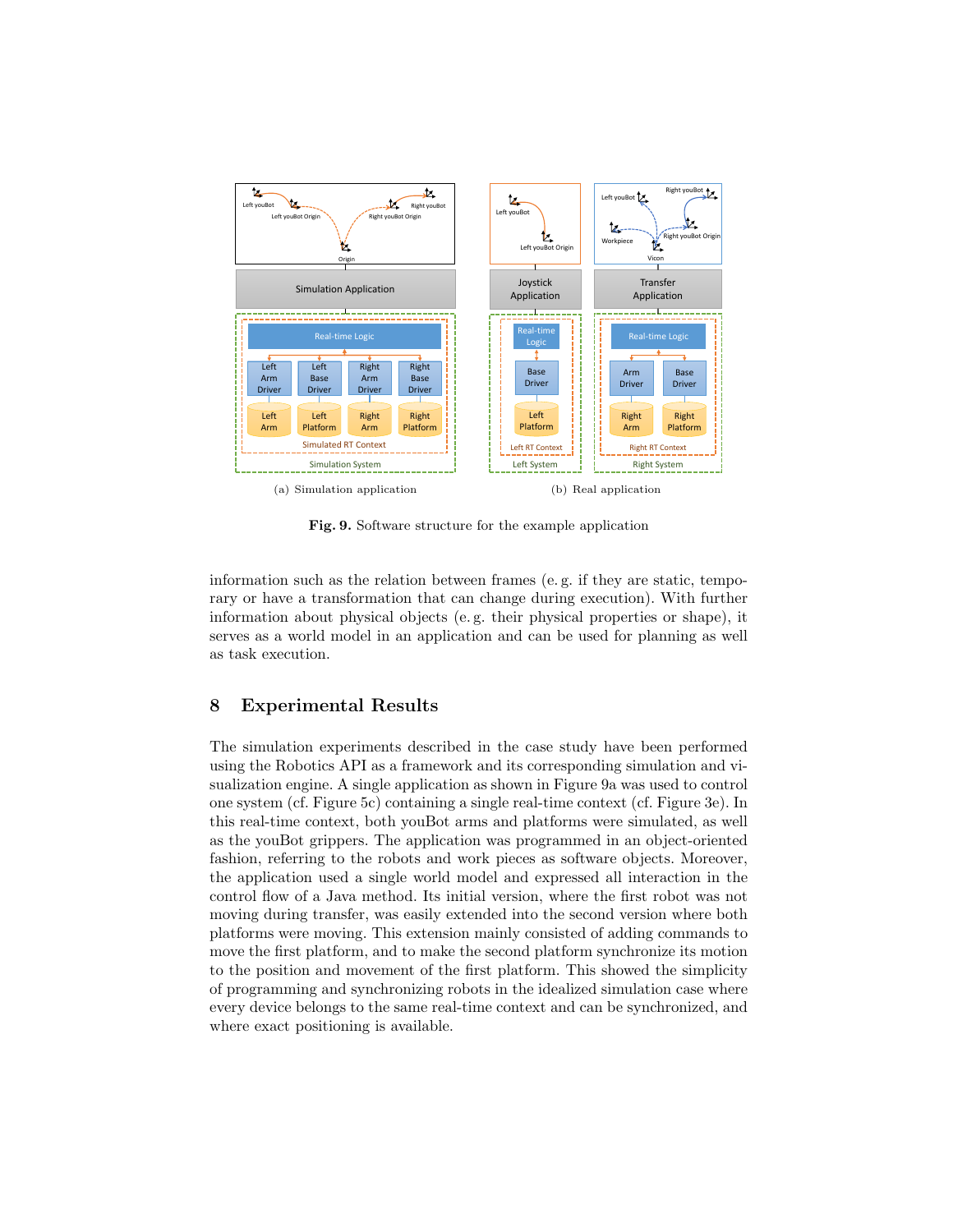Transferring the results from simulation to reality, various changes had to be done. The tests were conducted on two KUKA youBots using a Vicon optical tracking system for external localization. A straightforward approach would be to combine both youBots into one real-time context. Then, the same distribution scheme as in simulation could be re-used, as well as large parts of the implementation. However, lacking real-time communication over wireless networks (cf. Section 3.2), this was not easily possible. On the other hand, while for stationary manipulators adding a common real-time context greatly simplifies and improves the precision of physical cooperation, in the mobile case the gains are less clear. This is because precise cooperation does not only require exact timing synchronization, but also exact spatial synchronization. For stationary manipulators, this can be achieved by appropriate calibration procedures. For mobile systems, this is in general more problematic due to sensor inaccuracies. External positioning systems – e.g. the Vicon system used here – can mitigate this problem. However, wireless real-time communication becomes a problem again when it comes to transmitting the position information to the youBots.

Thus, we decided to choose an alternative distribution approach as shown in Figure 9b. On each internal computer an instance of the Robot Control Core was running, which formed the real-time context (cf. Figure 3d) as well as the system for the corresponding youBot. On the system level, this structure corresponds to Figure 5a. Vicon tracking data for both youBots and the workpiece was streamed to both youBot systems through a WiFi connection from an external PC running the Vicon software. Looking at the application level, each youBot was controlled from a separate application (cf. Figure 7e). The motion of the platform carrying the workpiece was controlled through teleoperation. The other youBot was controlled by a Java method similar to the one in the simulation case.

However, both applications used separate world models (cf. Figure 8a). The workpiece and the other youBot platform were not modeled as Java objects, but only the Vicon position data was used to synchronize the motion and find the grasp position. The youBot arm used joint impedance control to mitigate position inaccuracies. Still, the experiment succeeded and the work piece could be transferred. Instead of separate world models, a single application with a mixed world model could have been used, which would be closer to the (single) world model in the simulation case. This way, changes to the world model topology (e. g. the information that the object has been grasped) would have automatically been transferred to the second youBot's system and static position data would be known to both youBots.

## 9 Conclusion and Outlook

In this paper, we introduced different levels for structuring the software for distributed robot applications: real-time, system, application level. Moreover, implications on the world model have been discussed. The structure on the different levels can be used and combined independently, motivated by technical as well as political constraints. The different options for structuring and distribution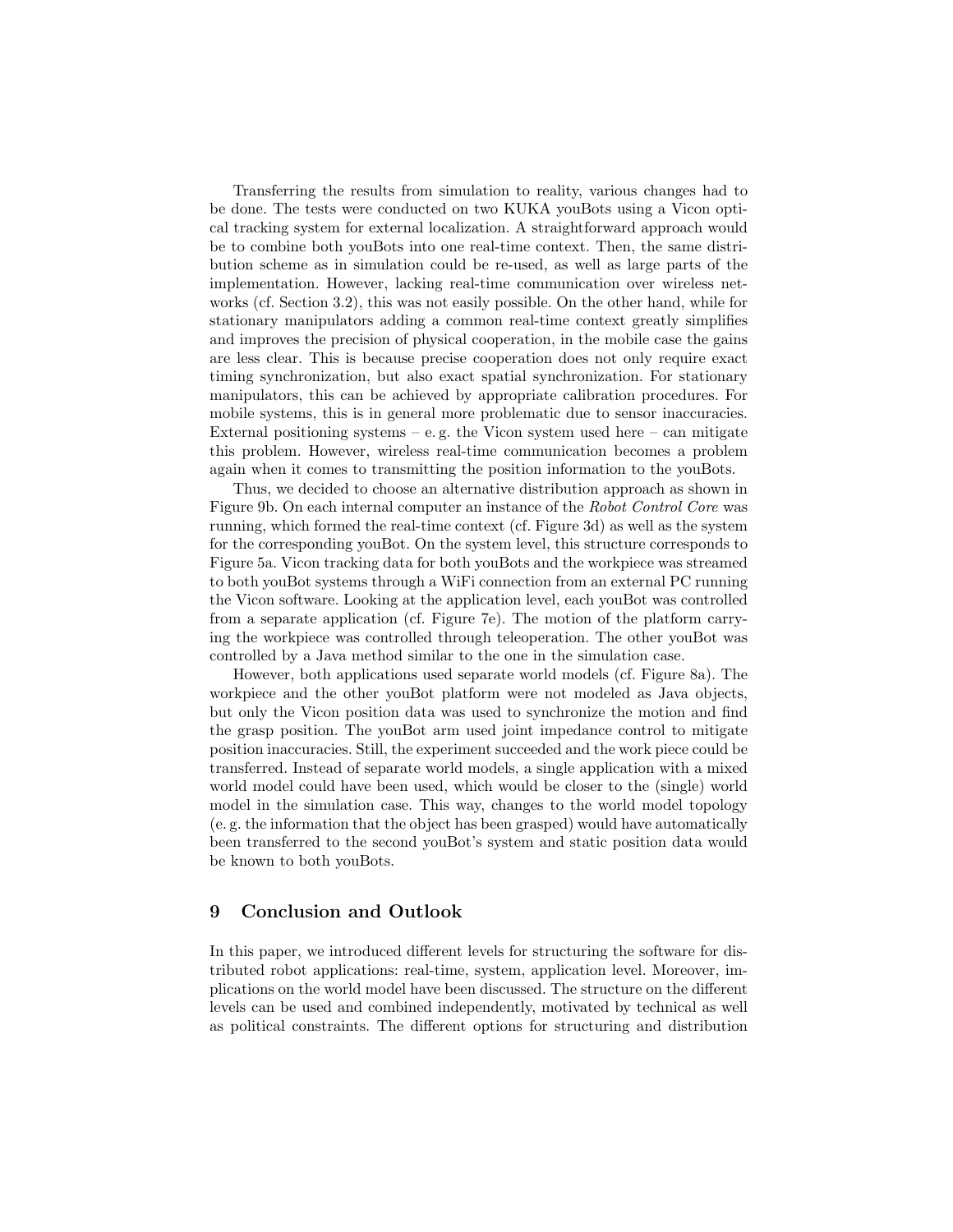have been explained based on a case study of cooperating mobile manipulators and various robot frameworks, and evaluated both in simulation and in real world setup with two KUKA youBots. In the example applications, different ways to distribute the software on different levels have been introduced, and the advantages and drawbacks for the given scenario have been shown.

Overall, it became clear that there is not a single optimal way of structuring and distributing the software. The levels presented in this work will hopefully be a starting point that can help developers in designing and discussing their software architecture. Based on non-functional requirements to the developed solution (e. g. reactiveness, synchronization quality, data privacy, trust), the choice of the appropriate distribution scheme and framework(s) for implementation should become easier. As next steps, we plan to implement the mentioned other ways of distribution and to evaluate the gains for the given scenario. This especially includes the use of a mixed world model, as well as ways to share a world model between multiple applications or to synchronize relevant structural changes.

## References

- 1. Angerer, A., Hoffmann, A., Schierl, A., Vistein, M., Reif, W.: Robotics API: Object-Oriented Software Development for Industrial Robots. J. of Software Engineering for Robotics  $4(1)$ ,  $1-22$   $(2013)$
- 2. Barbulescu, L., Rubinstein, Z.B., Smith, S.F., Zimmerman, T.L.: Distributed coordination of mobile agent teams: the advantage of planning ahead. In: Proc. 9th Intl. Conf. on Autonomous Agents and Multiagent Systems, Toronto, Canada. vol. 1, pp. 1331–1338 (2010)
- 3. Bischoff, R., Huggenberger, U., Prassler, E.: KUKA youBot a mobile manipulator for research and education. In: Proc. 2011 IEEE Intl. Conf. on Robot. & Autom., Shanghai, China. pp. 1–4. IEEE (May 2011)
- 4. Blumenthal, S., Bruyninckx, H., Nowak, W., Prassler, E.: A scene graph based shared 3D world model for robotic applications. In: Proc. 2013 IEEE Intl. Conf. on Robot. & Autom., Karlsruhe, Germany. pp. 453–460. IEEE (2013)
- 5. Bohren, J., Cousins, S.: The SMACH high-level executive. IEEE Robot. & Autom. Mag. 17(4), 18–20 (2010)
- 6. Bonasso, R.P., Kortenkamp, D., Miller, D.P., Slack, M.: Experiences with an architecture for intelligent, reactive agents. J. of Experimental and Theoretical Artificial Intelligence 9, 237–256 (1995)
- 7. Brugali, D., Shakhimardanov, A.: Component-based robotic engineering (Part II). IEEE Robot. & Autom. Mag. 20(1), 100–112 (Mar 2010)
- 8. Bruyninckx, H.: Open robot control software: the OROCOS project. In: Proc. 2001 IEEE Intl. Conf. on Robot. & Autom., Seoul, Korea. pp. 2523–2528. IEEE (May 2001)
- 9. Cao, Y.U., Fukunaga, A., Kahng, A.: Cooperative mobile robotics: Antecedents and directions. Autonomous Robots 4, 7–27 (1997)
- 10. Chaimowicz, L., Kumar, V., Campos, M.: A paradigm for dynamic coordination of multiple robots. Autonomous Robots 17(1), 7–21 (2004)
- 11. Costelha, H., Lima, P.: Modelling, analysis and execution of multi-robot tasks using petri nets. In: Proc. 7th Intl. Joint Conf. on Autonomous Agents and Multiagent Systems, Estoril, Portugal. vol. 3, pp. 1187–1190 (2008)